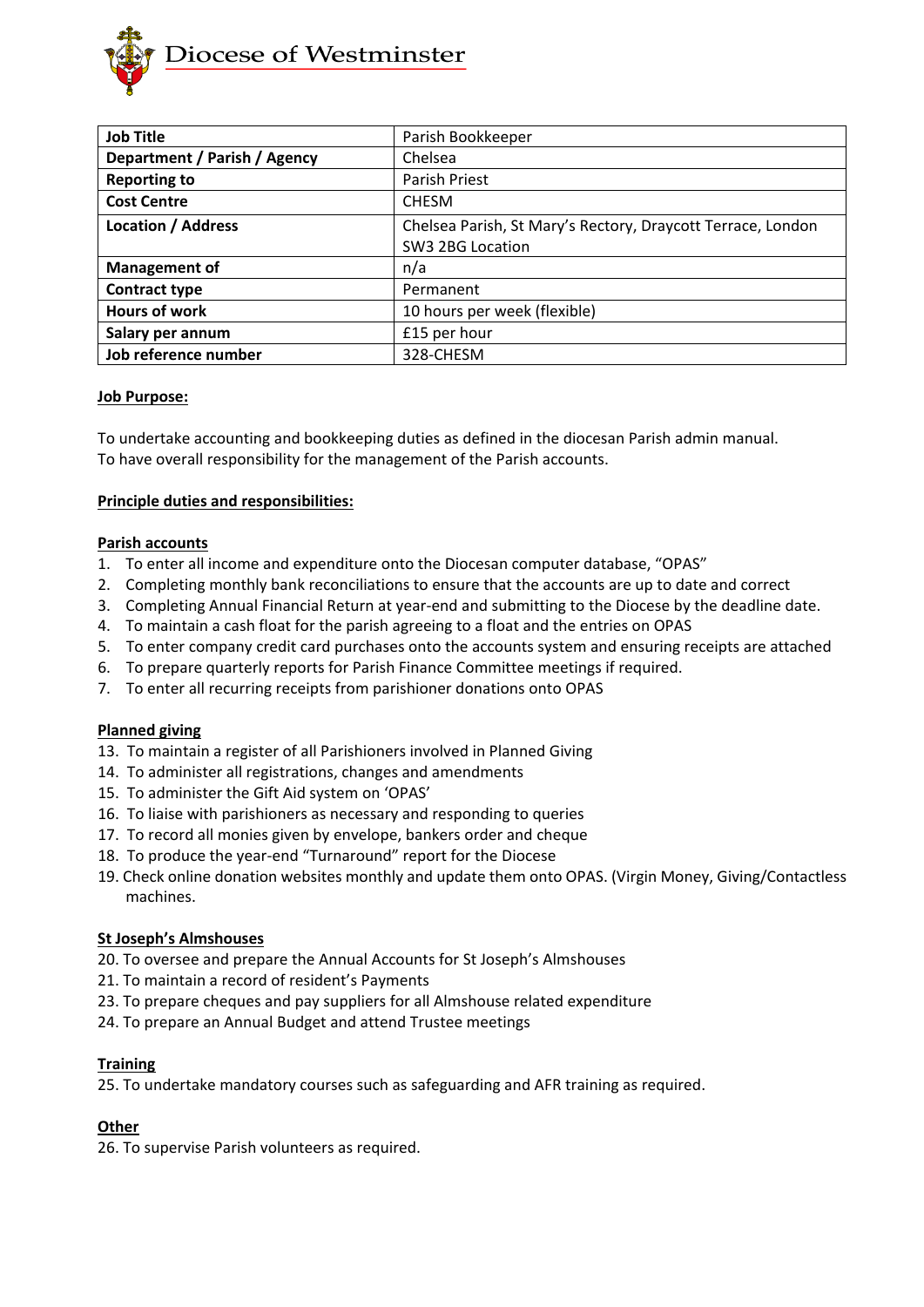### **Our Diocese Values**

Catholic social teaching covers all spheres of life, whether this is economic, political, personal or spiritual. At the heart of Catholic social teaching are principles and the four ethical values of love, truthfulness, justice, and freedom.

As the administrative support function of the diocese, here to serve our parishes, agencies and schools it would be out of step if we did not hold similar values.

We believe that for us to succeed we aspire to be person centered and place human dignity at our centre. We strive to take a holistic approach to the development of our people so that we may better serve the functions of our church.

Our core values are **Competence, Reliability, Honesty, Perseverance & Love**.

### **Competence**

We strive to achieve total competence in all that we do – as an employer and as the administrative support function to our parishes, agencies and schools we are committed to developing and maintaining our knowledge, our skills and our expertise at the highest level required to benefit those that we serve.

# **Reliability**

Because our parishes, agencies and schools rely upon us to support them in the work that they do, we aspire to deliver with consistency excellence in service. We can be depended upon to deliver on commitments and promises and make the lives of those we support more rewarding.

### **Honesty**

We will act with integrity, truthfulness and straightforwardness at all times. We will challenge when appropriate and act with fairness and transparency at all times. If we make an error, we will own that mistake and can be trusted to make it right. We will be authentic in our passion for the support we provide to our parishes, agencies and schools.

### **Perseverance**

We shall always demonstrate a steady persistence in every course of action – we will be tenacious disciplined and committed. Our collective perseverance speaks to continuing to provide support and service even when faced with difficulties and challenge. We shall be persistent in our pursuit of continuous improvement and excellence and will demonstrate determination, tenacity and integrity in everything that we do.

### **Love**

We will demonstrate our love through the dedication and devotion we extend to all our parishes, agencies and schools. We will consistently act with empathy, understanding and passion – we will value each other and celebrate colleague's success; we will support, provide care and compassion for those who need it and be relied upon to be competent, reliable & honest.